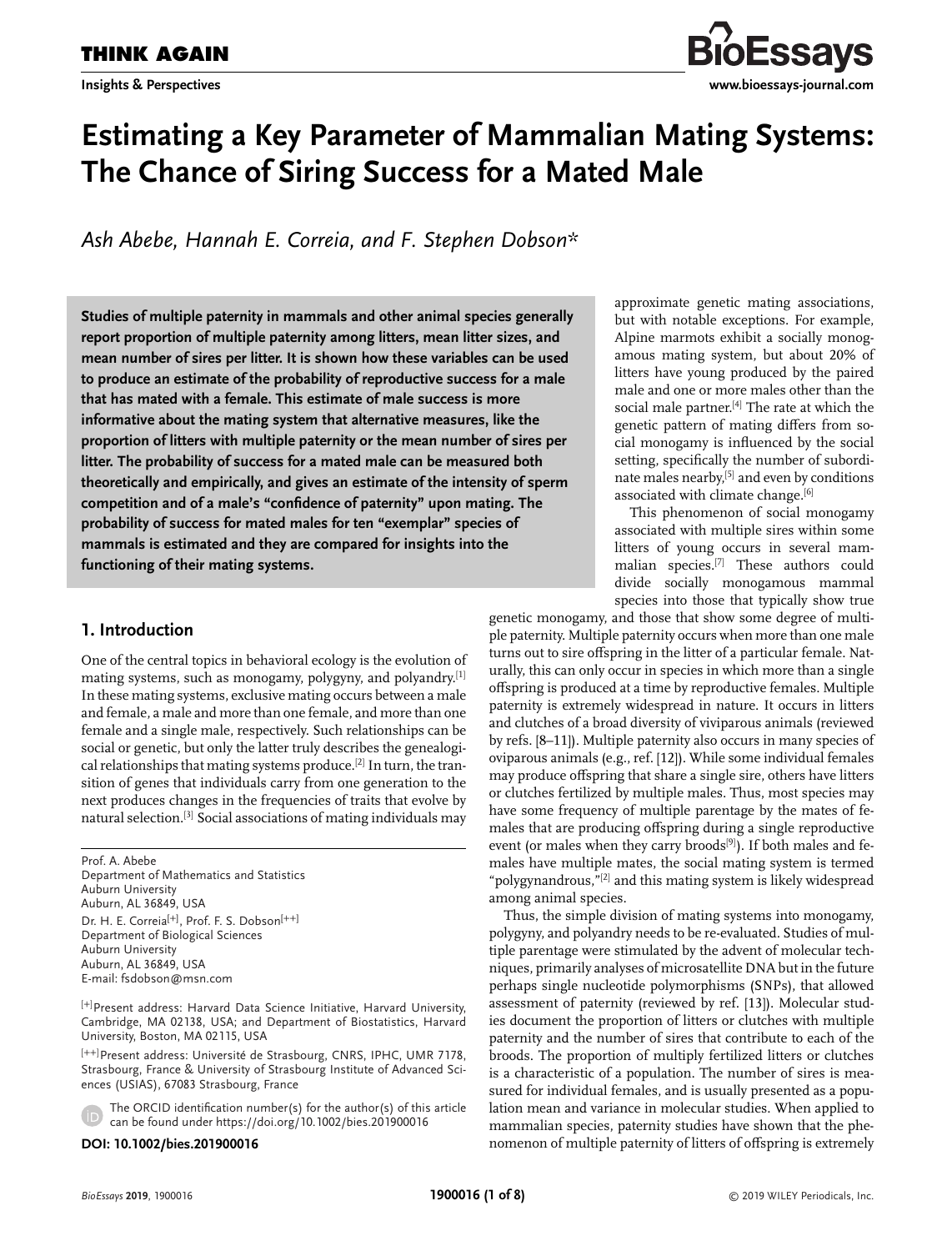widespread.<sup>[14]</sup> While these species are primarily socially polygynandrous, genetically we could say that males are polygynous and females are polyandrous. Of course, along with this, we would want to know the proportion of multiple paternities in a population, and the mean and variance of the number of sires.

A drawback of molecular studies, however, is that the frequency of multiple paternity depends not on the number of sires, but on the number of mates that females have  $[14]$  (see Equation (1) below). For a few species, the number of mates can be monitored with detailed behavioral observations. But such reports are not available for most species, because matings occur either in secretive, protected microhabitats (small animals) or across vast areas of habitat that are difficult to observe (large animals). Molecular studies document paternity, not the number of males that compete for reproductive success through the avenue of successful mating (viz., insemination), but fail to fertilize the female that they mated. Nonetheless, with some straightforward assumptions and modeling of the relationship between multiple paternity, number or sires, and the size of litters among species of mammals, we were able to estimate the probability of siring success for a male that has mated with a female.[14]

For each of the mammalian species studied, we used the mean probability of a male successfully siring offspring with a female that he mated, and estimated the expected numbers of mates for breeding females. From the probability of male siring success, we also estimated a "null" expectation of the proportion of multiple paternity, under the assumption of random fertilization by each of the mating males. This null expectation is the statistical hypothesis that a pattern of multiple paternity should be tested against, to determine whether the proportion of multiple paternity in a population or species is what might be expected under the condition of random fertilization. We could then compare the actual value of multiple paternity to the null expectation given the mean litter size in each species. Deviations from the null expectation could then be attributed to the influences of factors that cause deviations from random fertilization. Such factors might include the timing of copulation with respect to ovulation by the female, the rapidity of copulations by different males, or the length of the period during which fertilizations can occur.

The key to these analyses was the estimation of the probability of male siring success given mating.[14] We calculated this variable under the assumption of random fertilization by mating males, thus producing an average value for each species that was studied. In this essay, we argue that the probability of siring success for a mated male may help to discern the nature of a species' mating system and can be modeled further at the population level. As an initial step, our purpose in the present study was to estimate the probability of siring success when there is variation in the mean number of sires per litter, variation in the number of male mates that fail to sire offspring, and variation in litter size. We also estimated the variance in male success within ten species of mammals from our earlier study, $[14]$  for females that have variable numbers of mates. Estimation of the probability of siring success includes males that mate but fail to produce offspring. Empirical evidence for this quantity is difficult to obtain and is often not reported. We considered failures by mating males in a Bayesian framework to estimate the probability of male siring success, and thus took a step toward solving this problem. All procedures and analyses were performed  $in$   $R$ .<sup>[15]</sup>

#### **2. Probability of Siring Success**

#### **2.1. A Null Model for the Influence of Litter Size on Multiple Paternity under Random Fertilization**

We considered a null hypothesis for the expected relationship between multiple paternity and litter size in which male sperm from inseminations mixes so that paternity is random among mating males.[14] For each population or species, the proportion of litters that show multiple paternity (*p*) can be determined from the number of mates (*m*) that females have and the size of their litter (*k*) using the combinatorial formula

$$
p = \frac{m^k - m}{m^k} = 1 - \frac{m}{m^k} \tag{1}
$$

The value of *p* increases when *m* increases, *k* increases, or both *m* and *k* increase. If we again make the same assumption that male sperm mixes so that paternity is random among mating males, then the probability of siring success for a mated male (*q*) would be calculated as

$$
q = 1 - \left(\frac{m-1}{m}\right)^k \tag{2}
$$

In this case, *q* increases when *k* increases for a fixed *m* but decreases when *m* increases for a fixed *k*. Equations (1) and (2) work only under idealized conditions of random fertilization among mating males, and cannot be used when there are differences in siring success of mated males due to differences in sperm quality among males and precedence (e.g., fertilization advantage by the first-male or last-male to inseminate).[16–19] Note that neither formula takes the number of sires per litter into account. This latter information is, however, available in paternity analyses that use molecular data, where studies of multiple paternity generally record mean litter size, mean number of sires per litter, and the proportion of litters that show multiple paternity.

Dobson et al.[14] used published data on multiple paternity in a meta-analysis of mammalian mating systems. We generated patterns of multiple paternity and expected number of mates from the observed number of sires and litter sizes. These were used to set the null distributions for testing the expected relationship between multiple paternity and number of offspring in a litter. In earlier studies, Avise and  $Liu^{[9,11]}$  predicted that the relationship between percent multiple paternity and litter size should be positive and monotonic, because in species with greater litter of clutch sizes, males should compete more strongly for matings. In turn, this greater competition was hypothesized to produce greater degrees of multiple paternity, an idea termed the "fecundity-limitation hypothesis." We examined whether the prediction of a positive association of multiple paternity and litter size would be expected under an appropriate null model.

We used Markov chain Monte Carlo (MCMC) methods to estimate the probability of siring success for a mated male (*q*) and the number of mates  $(m)$  within each of 60 mammalian species.<sup>[14]</sup>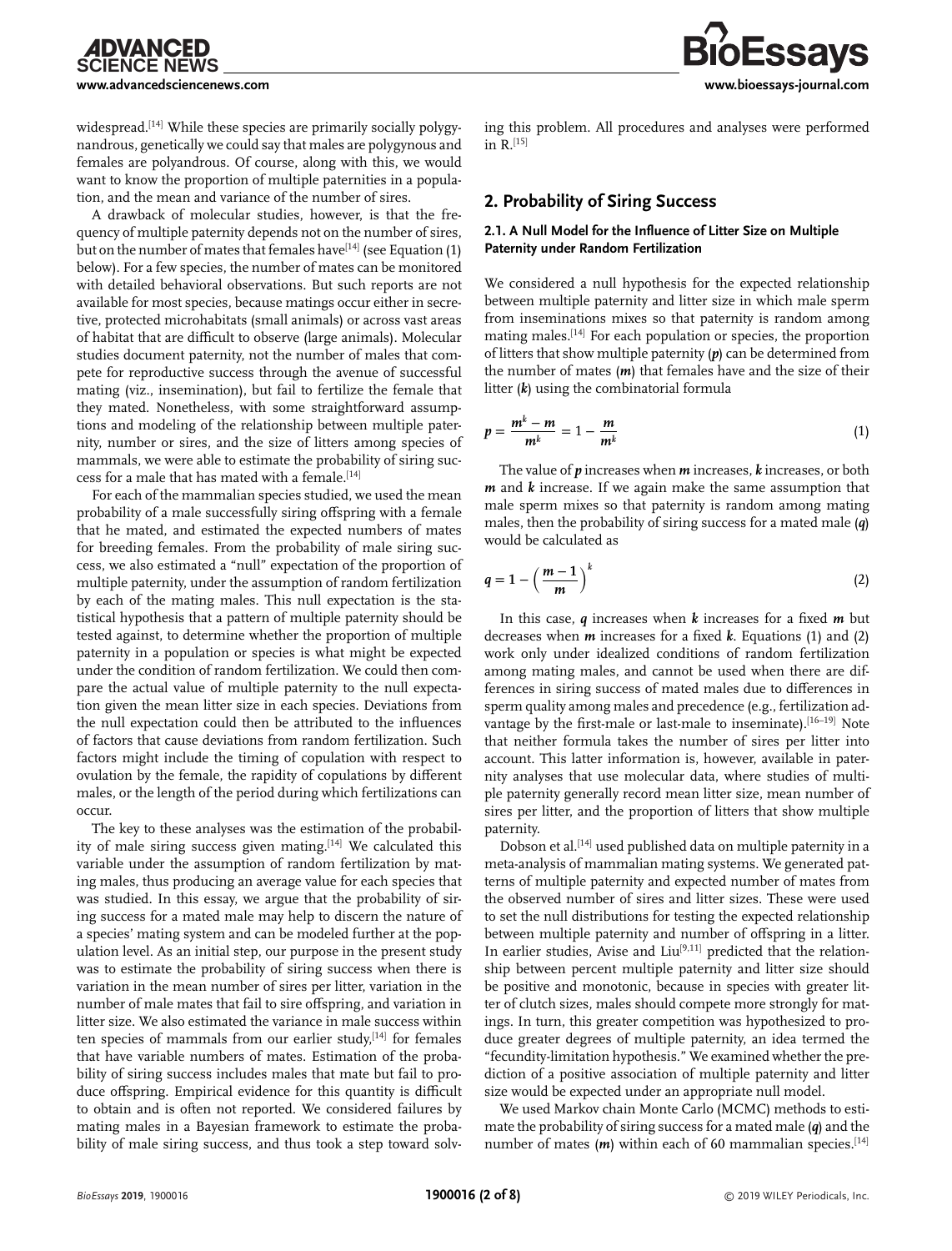**Essavs** 

The probability that the number of sires is  $S = s$ , given values of *k* and the probability of siring success for a mated male (*q*), follows a truncated binomial distribution<sup>[20]</sup>

$$
P(S = s|k, q) = {k \choose s} q^{s} (1-q)^{k-s} / (1-(1-q)^{k}), s = 1, 2, ..., k
$$
\n(3)

Since we had empirical evidence of the mean numbers of sires from the paternity studies, we estimated *q* from the method of maximum likelihood applied to empirical mean values of *s* and *k*. Assuming a Poisson distribution for *k* (a count datum), we truncated *k* to be no less than 1 and generated 10 000 random integer-valued litter sizes from the mean value of *k* for each species. The number of sires for each litter cannot be less than 1 nor more than *k*. Under this restriction and assuming a truncated Poisson distribution of *s* between 1 and *k*, we randomly assigned sires to each randomly generated litter. We then solved for *q* numerically, since there is no closed solution for *q* from Equation (3). We calculated mean estimates of *q*, and repeated the procedure for each of the species that had been subjected to paternity studies.

From these values and the assumption that male sperm mixes so that paternity is random among mating males, we estimated the expected probability of multiple paternity (*p*) from the truncated binomial distribution as well as the probability that the number of mates per female is  $M = m$ , and the expected number of mates from the negative binomial distribution[21] as

$$
p = P(S > 1|k, q) = 1 - P(S = 1|k, q)
$$
  
=  $(1 - kq(1 - q)^{k-1}) / (1 - (1 - q)^{k})$  (4)

$$
P(M = m|s, q) = {m-1 \choose s-1} q^{s} (1-q)^{m-s}, m = s, s+1, ... \qquad (5)
$$

$$
E(M|s,q) = \frac{s}{q} \tag{6}
$$

The negative binomial distribution is used as a model for the number of attempts required to achieve a fixed number of successes for a given success probability. Here we can see first important conclusion about *q*. Once we know *q*, we can estimate the value of *p* without knowing the value of *m*. Though of course the expected number of mates for females (*m*) is still an important aspect of the mating system, and it is easily estimated from the empirical value of the average number of sires among litters (*s*) and the probability of success for a mated male (*q*). Our null model of the expected number of mates revealed a pattern of increase in multiple paternity with litter size that was similar to what was found empirically, and identified species that differed strongly from the expectation of multiple paternity under the assumption of random success among mating males.[14] Species that deviate strongly from the null model were presumably influenced by factors in the ecological or social environments (termed the "logistical constraints hypothesis" in ref. [10]).

#### **2.2. Mates That Fail to Sire and Litter Size Govern the Pattern of Siring Success**

For an initial simulation, we used MCMC in a Bayesian analysis to study changes in the probability of siring success for a mated male (*q*) as litter size increased, where mean litter size varied from about 2 to 10. We chose two ranges for the average number of sires: close to the minimum  $(S_{I_O})$  and maximum  $(S_{HI})$  reported number of sires in the mammalian data. Mean values of *S* produced by the truncated binomial distribution in the simulations varied. We used the same number of failed mates (viz., males that mated but did not sire offspring) for both cases, a range from 1 to 5. We considered  $n = 100$  litters and generated the litter sizes using a zero-truncated Poisson distribution with the average litter sizes ranging from 2 to 10.

The number of sires was generated using the Poisson distribution with mean in the ranges  $S_{LO}$  and  $S_{HI}$  but truncated at 1 on the lower end and the litter size at the higher end. Since in the truncated Poisson distribution the mean is a function of the variance, restricting the upper bound of the distribution by a litter size that changed in every iteration meant that we could not fix the mean number of sires. However, the mean number of sires was restricted in the two ranges  $S_{L0}$  and  $S_{HI}$  (1.39  $\leq$  $S_{LO} \leq 1.87$  and  $1.77 \leq S_{HI} \leq 3.43$ ), representing potentially low and high rates, respectively, of siring success for a mated male, if the total number of mated males per female were a fixed value. This latter, however, was not strictly possible, because the total number of mates is the sum of number of mates that failed to sire (*f*) and the number of sires (*s*). We varied *f* within each range of *s* and studied how *q* varied with *k* for relatively equal numbers of successes. We intuitively expected the probability of successful mating to increase with the number of offspring that a female birthed, *ceteris paribus*. The probability of success for mated males increased with litter size in the simulation, and more strongly when the mean number of sires was greater (**Figure 1**).

We used an alternative reparameterization of the negative binomial distribution<sup>[21]</sup> to model the number of failures among the male mates (*F*) as a function of the number of sires (*s*) and the probability of success for each mating male (*q*), that has a likelihood described by the probability mass function

$$
P(F=f|s,q) = {f+s-1 \choose s} q^{s}(1-q)^f \tag{7}
$$

Here, *f* is the number of failures, which we varied from 1 to 5, and *s* is the number of sires from the data. For each *f*, we generated a complete sample of *n* litters with mean litter size and mean number of sires fixed at a given range of data values. For this second simulation, we varied the number of failed mates and used only the  $S_{HI}$  range for average sires. Changing the number of failed mates indicates the range of changes in *q* that are possible in mating systems in which  $f$  is variable ( $S_{HI}$  was used for illustration, and both *S* values were arbitrary from the larger sample of 60 mammalian species from ref. [14]). Naturally, as more males failed, a given male's probability of success declined (**Figure 2**). Nonetheless, at every value of failures for a mating, the probability of success increased with litter size.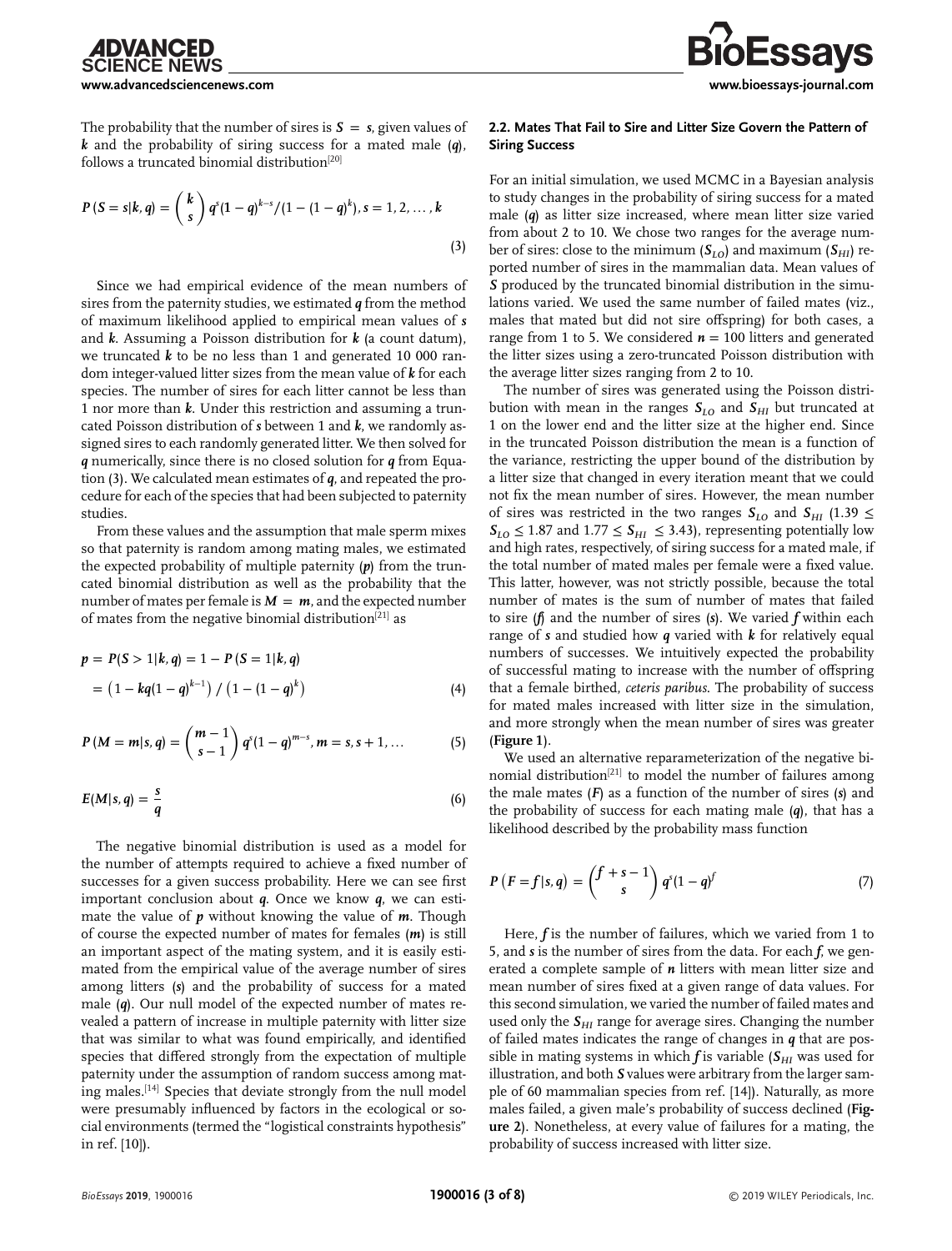







**Figure 1.** Simulated probability of siring success for mated males at relatively low and high numbers of sires at litter sizes of 2–10. The number of mating males that failed to produce young was varied from 1 to 5 for each litter size and numbers of sires. *S* was produced by a truncated binomial distribution, resulting in a range of *S* values in the simulations, as shown below the graph. Means shown by dots, bars indicate 95% credible limits of variation.



Average # failed mates --- Failed mates = 1 ..... Failed mates = 2 .-.- Failed mates = 3 -- Failed mates = 4 --- Failed mates = 5

**Figure 2.** Simulated probability of siring success for mated males at relatively low and high numbers of sires at litter sizes of 2–10. The number of mating males that failed to produce young was varied from 1 to 5 for each litter size and numbers of sires. Means shown by dots, bars indicate 95% credible limits of variation.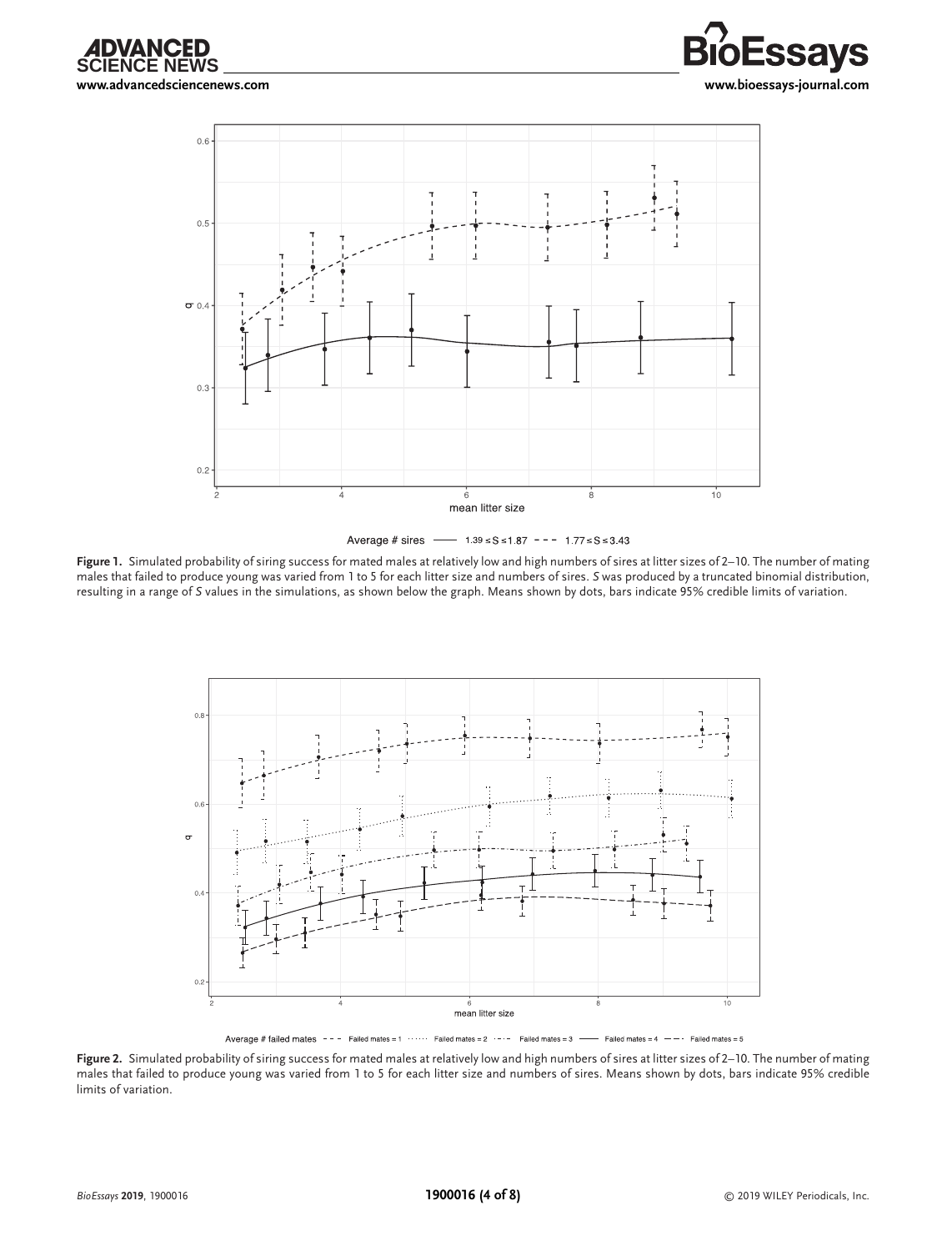#### **[www.advancedsciencenews.com](http://www.advancedsciencenews.com) [www.bioessays-journal.com](http://www.bioessays-journal.com)**

# **Essavs**

**Table 1.** Basic data on ten species of mammals: number of litters (*n*), mean litter size (*k*), mean number of sires (*s*), and frequency (probability) of multiple paternity (*p*) are from microsatellite DNA studies in the literature; the difference between a null model estimation of *p* and the actual value of *p* is from ref. [14]; estimated probability of siring success for a mated male (*q*) and number of mates (*m*) from this study with 95% confidence intervals in parentheses.

| Species                                                          | No. of<br>litters | Average<br>litter size | Average<br>no. of sires | $P =$ probability of<br>multiple paternity | $p$ (null) –<br>$p$ (data) | Mean estimated<br>q (95% CI) | Estimated no. of<br>mates (95% CI) |
|------------------------------------------------------------------|-------------------|------------------------|-------------------------|--------------------------------------------|----------------------------|------------------------------|------------------------------------|
| Agile antechinus, Antechinus agilis <sup>a)</sup>                | 47                | 7.7                    | 2.8                     | 0.978                                      | $-0.149$                   | 0.590(0.540, 0.641)          | 7.51 (3.20, 12.33)                 |
| Stuart's antechinus, Antechinus stuartiib)                       | 39                | 4.4                    | 2.8                     | 0.923                                      | $-0.140$                   | 0.822 (0.758,0.878)          | 3.87 (1.21, 7.42)                  |
| Eastern chipmunk, Tamias straitus <sup>c)</sup>                  | 43                | 2.8                    | 2.5                     | 0.860                                      | $-0.150$                   | 0.894(0.836, 0.940)          | 3.05 (1.10, 4.88)                  |
| Red squirrel, Tamiasciurus hudsonicus <sup>d)</sup>              | 215               | 3.0                    | 2.0                     | 0.727                                      | $-0.002$                   | 0.321(0.252, 0.395)          | 3.66 (2.54, 9.23)                  |
| Columbian ground squirrel, Urocitellus columbianus <sup>e)</sup> | 29                | 2.8                    | 1.9                     | 0.724                                      | $-0.014$                   | 0.636(0.606, 0.665)          | 2.88 (1.52, 6.21)                  |
| Columbian ground squirrel, Urocitellus columbianus <sup>f)</sup> | 147               | 3.0                    | 1.8                     | 0.578                                      | 0.147                      | 0.636(0.606, 0.665)          | 2.88 (1.52, 6.21)                  |
| Virginia opossum, Didelphis virginiana <sup>g)</sup>             | 64                | 8.7                    | 1.4                     | 0.406                                      | 0.426                      | 0.147(0.118, 0.177)          | 8.61 (5.67, 21.65)                 |
| Alpine marmot, Marmota marmota <sup>h)</sup>                     | 69                | 3.5                    | 1.3                     | 0.265                                      | 0.488                      | 0.401(0.339, 0.465)          | 3.40 (2.18,6.92)                   |
| Red-backed vole, Myodes rutilusi)                                | 44                | 4.3                    | 1.2                     | 0.232                                      | 0.549                      | $0.642$ (0.606,0.676)        | 3.37 (1.50, 6.50)                  |
| Brown bear, Ursus arctosi)                                       | 68                | 2.0                    | 1.1                     | 0.145                                      | 0.478                      | 0.539 (0.457,0.620)          | 2.03 (1.62, 3.88)                  |
| Wild boar, Sus scrofak)                                          | 30                | 4.5                    | 1.1                     | 0.100                                      | 0.685                      | 0.250 (0.178,0.329)          | 4.24 (3.04, 7.31)                  |

a) Ref. [22]  $\frac{b}{R}$  Ref. [23]  $\frac{d}{R}$  Ref. [24]  $\frac{d}{R}$  Ref. [25,26]  $\frac{e}{R}$  Ref. [27]  $\frac{f}{R}$  Ref. [28]  $\frac{b}{R}$  Ref. [51]  $\frac{b}{R}$  Ref. [30]  $\frac{b}{R}$  Ref. [28]  $\frac{b}{R}$  Ref. [28]  $\frac{b}{R}$  Ref. [28]  $\frac{b$ of the graph to the bottom. Data and results are from Dobson et al.[14] and analyses described in the text, except where noted.

#### **2.3. Siring Success and Number of Mates Can Be Estimated Indirectly Using Molecular Data**

For each of ten "focus groups" of mammalian species, one or two studies provided information on mean and maximum litter size. For the ten species studied, mean litter size varied between 2 and 8.7 (**Table 1**). A larger sample of 60 species had mean litter sizes that varied between 2 and 9.9.[14] The mean number of sires per litter varied from 1.1 to 2.8. The proportion of litters with multiple paternity among our ten species varied from 10.0% to 97.8%. Thus, our exemplar species covered a broad range of mammalian mating patterns (see also refs. [10,14]).

For our primary analysis, we generated *n* litters from truncated Poisson distributions for *k* with mean litter sizes from the literature and maximum litter sizes being restricted to reported values. Here, *n* was equal to the real sample size of litters for the species. These studies also provided estimates of the mean number of sires in the actual litters which were used to generate numbers of sires for the generated litters via truncated Poisson distributions. For the Columbian ground squirrel, that had two microsatellite DNA studies (Table 1), two samples of size *n* were generated and combined. The generated number of sires and litter sizes were used in the truncated binomial distribution given in Equation (3) to estimate, using Bayesian MCMC analysis, the mean probability of success for each mating male (*q*) as a function of litter size (*k*) and the number of sires (*s*). We then plugged this estimated mean *q* and mean *s* from the literature into Equation (6) to calculate the numbers of mates (*m*) for females of the species considered (**Figure** 3).

In a secondary analysis of the ten exemplar species of mammals (Table 1), we varied the number of males that failed to sire offspring from mating with a female at 1–5. With this information and the mean number of sires and litter sizes from the data, we maximized the negative binomial likelihood given in Equation (7) in a Bayesian MCMC. This provided the changes in the probability of male success as the mean number of mates (the sum of the mean number of sires and the number of mates that failed to sire offspring) increased for the ten species. Of course, since the mean number of sires was fixed, increased number of mates reflected adding mating males that failed to sire offspring. We plotted the relationship of the probability of male success to the mean number of mates from the secondary analysis (Figure 3). Because six of the species had very similar trends in the relationship between mean number of mates and probability of male success, we did not plot three of the species for clarity. Exclusively using this *q* versus *m* relationship from the secondary analysis, we predicted the probability of siring success at the mean number of mating males estimated using the primary analysis with the mean litter sizes and mean number of sires reported in the literature.

We plotted these values (asterisks) along with the estimated mean *q* for the calculated *m* obtained from the primary analyses (circles with plusses), and the two estimates showed close agreement (Figure 3). For all exemplar species, the empirical patterns exhibited a strong trend toward the expected negative pattern (Equation (2); see Table 1). Estimated values of the probability of siring success for mated males (*q*) varied between 0.147 and 0.894. From the mean values of *q* and *s*, we also estimated the mean number of mates for a mating female (*m*), which varied between 2.03 and 8.60.

#### **2.4. Probability of Siring Success is More Informative Than Probability of Multiple Paternity**

The probability that a mated male is successful at siring one or more offspring in the litter of a female is a useful variable that can give us insights about mating systems. When this value is high, most mating males are successful each time they mate; and the opposite when the value is low. As a population mean with a range of values, it indicates species that experience relatively low or high sperm competition, respectively. The degree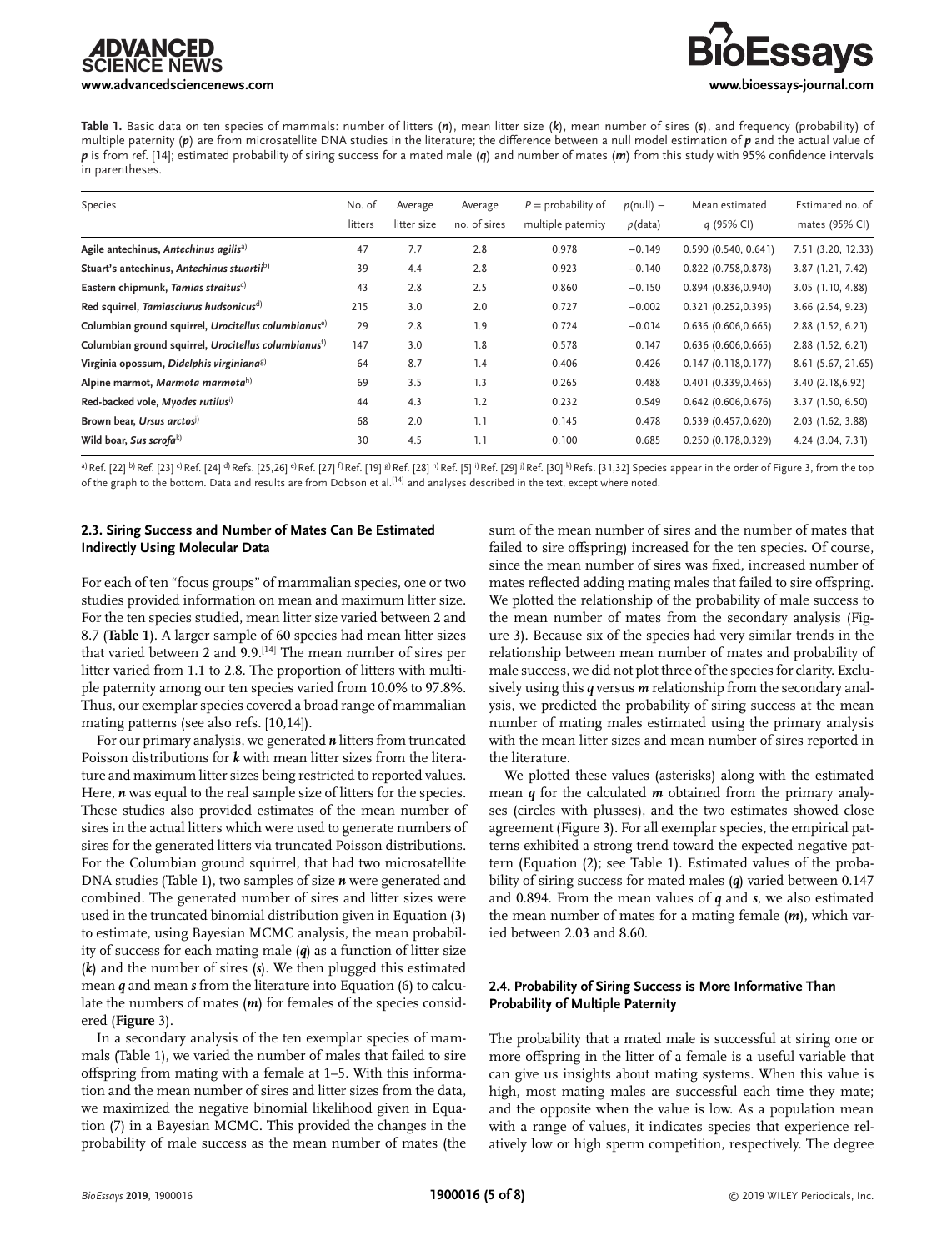





Figure 3. For exemplar species (see Table 1), probability of siring success for mated males and number of mating males. Curves, dots, asterisks, and 95% credible intervals from simulations in which the number of males that failed to produce young was varied from 1 to 5 for each litter size and numbers of sires. Circles with an internal plus are empirical mean estimates for each species (from the primary analysis described in the text), given in Table 1. Asterisks joining horizontal and vertical lines with the same identity as the curves give the *q* and *m* values for the former estimates (from the secondary analysis described in the text).

of sperm competition may influence the evolution of reproductive traits.[18,33] It is more informative than the usually reported proportion of litters with multiple paternity, because the latter is a population parameter that gives no information about individuals and is thus reported without information about variance. The mean number of sires is also usually reported, but it at best poorly describes the competitive environment for mating males. The probability of siring success is also a rough measure of confidence of paternity in a litter (*sensu*<sup>[34]</sup>), at least when comparing among populations or species.

Our exemplar species showed general patterns of influence on a mated male's probability of successful reproduction. For example, the two antechinus species have very similar proportion of multiple paternity and mean number of sires. Yet, the probability of siring success for a mated male is much higher for Stuart's antechinus. This results because the agile antechinus has a larger number of estimated male mates per reproductive female. Since the mean number of sires is very similar in the two species, this translates into more failed mates and a lower probability of siring success for a mated male in the agile antechinus. This difference was not captured by the original estimates of multiple paternity and mean number of sires. Similarly, brown bears and wild boar have low proportions of multiple paternity and very similar mean numbers of sires, but wild boar have larger litter

sizes, more estimated numbers of mates (and thus more failed mates), and a much lower estimated probability of siring success for mated males.

The relationship between multiple paternity (*p*) and the probability of siring success for mated males (*q*) is not obvious. Both *p* and *q* increase with litter size (*k*), showing the most substantial increases at low values of litter size. On the other hand, *q* should decrease substantially with increases in the number of mates for a female, reflecting increased competition among males for successful matings and increased intensity of sperm competition. Sperm competition should be strongest at low values of *q*. As *q* declines, mating males are getting a low rate of success from their matings. At the same time, a few successful males may obtain high numbers of offspring via mating, as is the case in highly polygynous species. Cases of strong sperm precedence would produce this sort of mating pattern (e.g., 1st male advantage in Columbian ground squirrels; Table 1).[19,35] As *q* nears one, on the other hand, every male has a roughly equal chance of reproducing when mating with a female. At this extreme, both genetic and social monogamy or polygyny may occur, where mate defense restricts mating males to guarding one or a few females and mating with them, depending on the adult sex ratio.<sup>[2]</sup> As  $q$  declines from one, some degree of social polygynandry should produce relatively strong rates of multiple paternity.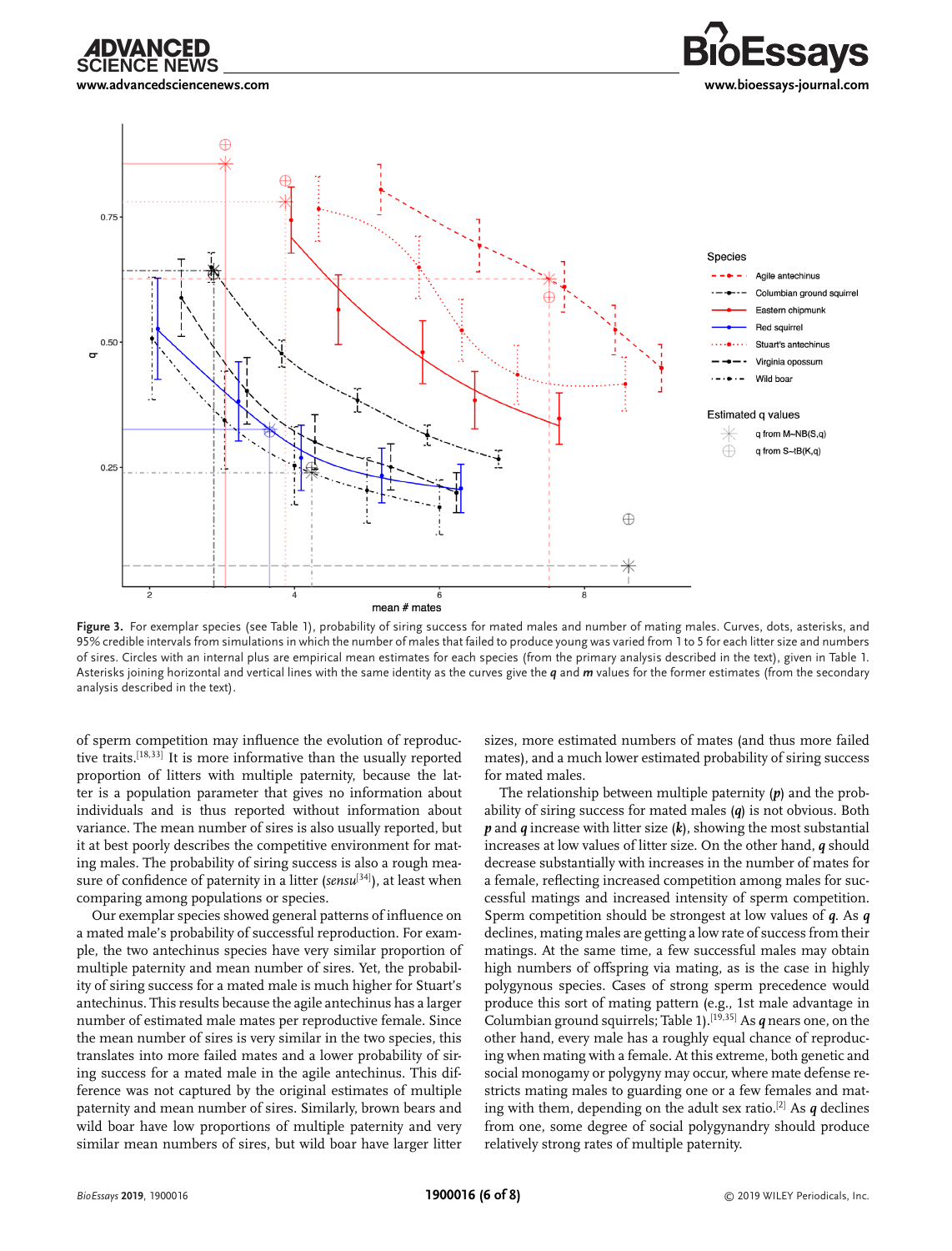

Finally, Avise and Liu<sup>[10]</sup> developed a "fecundity-limitation hypothesis" for species with multiple paternity, based on the idea that competition for mating with females that produce larger litters should be more intense. The idea is that males have a greater chance of being successful (that is of being sires) when more offspring are likely to be produced by the female. While this rationale might occur within species, it is not a logical process among species. Males of different species do not compete with each other for mates and the reproductive fitness that females offer. Our previous study of 60 mammalian species suggested that multiple paternity should increase among species simply as a result of increased opportunities for males to sire one of the offspring, such that species with a relatively high litter sizes give males more chances to sire offspring if they can mate.<sup>[14]</sup>

Within species, however, males might compete more strongly for mating with females that produce the largest litters, in order to sire the greatest number of offspring. This possibility, however, must be balanced against the increased chance of multiple paternity at larger litter sizes. In any case, there would have to be some mechanism for males to discern the later reproductive success of the females, but females should vary in body size or condition and these traits are often associated with increased reproductive success (e.g., refs. [36,37]). For at least some species of mammals, low probability of siring success for mated males at the largest mean litter sizes suggests support for the idea that sperm competition might be more intense for these species.

# **3. Conclusion**

The widespread occurrence of multiple paternity in the animal kingdom mandates a reconsideration of the diversity of mating systems and their evolution. Important evolutionary phenomena like sperm competition can be better understood as depending on both the number of mates for females and the number of offspring that females produce when reproducing. We have argued that the probability of siring success for a mated male is both a fundamental property of a mating system, especially the polygynandrous systems typical of most mammalian species, and an important and useful theoretical variable. The probability of siring success is a post-copulatory variable, however, and must be considered with pre-copulatory variables in the social and ecological environments that may influence mating systems.

# **Acknowledgements**

The present work was truly collaborative, where all authors contributed equally to the design and concepts of the research. A.A. designed the analytical framework, H.E.C. contributed the analyses, and F.S.D. wrote the first draft of the manuscript. But it should be noted that much discussion "entre nous tous" contributed to each of these tasks. The research was based upon work supported in part by the National Science Foundation under Grant No. NSF-DMS-1343651 (US-Africa Masamu Advanced Study Institute [MASI] and Workshop Series in Mathematical Sciences). Also, contributing funding for our participation in MASI were the Department of Biological Sciences and the College of Sciences and Mathematics at Auburn University. H.E.C. was supported by a U.S. National Science Foundation predoctoral fellowship (Grant No. NSF-DGE-1414475). F.S.D. thanks the Institute of Advanced Studies of the University of Strasbourg for their financial support through an USIAS fellowship, and the Région Grand Est and the Eurométropole de Strasbourg for the award of a Gutenberg Excellence Chair during the writing of this project. The authors thank two anonymous reviewers for their excellent comments and suggestions.

# **Conflict of Interest**

The authors declare no conflict of interest.

# **Keywords**

litter size, mammals, mating system, multiple paternity, number of mates, number of sires, siring success

> Received: January 23, 2019 Revised: September 21, 2019 Published online:

- [1] S. T. Emlen, L. W. Oring, *Science* **1977**, *197*, 215.
- [2] F. S Dobson, B. M. Way, C. Baudoin, *Behav. Ecol.* **2010**, *21*, 747.
- [3] J. A. Emlen, *Natural Selection in the Wild*, Princeton University Press, Princeton, NJ 1986.
- [4] B. Goossens, L. Graziani, L. P. Waits, E. Farand, S. Magnolon, J. Coulon, M. C. Bel, P. Taberlet, D. Allaine, *Behav. Ecol. Sociobiol.* **1998**, *43*, 281.
- [5] A. Cohas, N. G. Yoccoz, A. Da Silva, B. Goossens, D. Allaine, *Behav. Ecol. Sociobiol.* **2006**, *59*, 597.
- [6] C. Bichet, D. Allaine, S. Sauzet, A. Cohas, *Proc. R. Soc. B: Biol. Sci.* **2016**, *283*, 20162240.
- [7] A. Choha, D. Allaine, *Biol. Lett.* **2009**, *5*, 313.
- [8] J. C. Avise, *Evolutionary Perspectives on Pregnancy*, Columbia University Press, New York **2013**.
- [9] J. C. Avise, J. X. Liu, *Proc. Natl. Acad. Sci. USA* **2010**, *107*, 18915.
- [10] J. C. Avise, J. X. Liu, *Proc. Natl. Acad. Sci. USA* **2011**, *108*, 7091.
- [11] J. C. Avise, A. Tatarenkov, J. X. Liu, *Proc. Natl. Acad. Sci. USA* **2011**, *108*, 11512.
- [12] D. F. Westneat, P. W. Sherman, *Behav. Ecol. Sociobiol.* **1997**, *41*, 205.
- [13] S. P. Flanagan, A. G. Jones, *Mol. Ecol.* **2019**, *28*, 544.
- [14] F. S. Dobson, A. Abebe, H. Correia, C. Kasumo, B. Zinner, *Proc. R. Soc. B: Biol. Sci.* **2018**, *285*, 20182042.
- [15] R Core Team, *R: A Language and Environment for Statistical Computing,* R Foundation for Statistical Computing, Vienna, Austria **2017**.
- [16] H. S. Fisher, H. E. Hoekstra, *Nature* **2010**, *463*, 801.
- [17] S. L. Lance, L. Chao, *Can. J. Zool.* **2001**, *79*, 1322.
- [18] G. A. Parker, *Biol. Rev.* **1970**, *45*, 525.
- [19] S. D. Raveh, D. Heg, F. S. Dobson, D. W. Coltman, J. C. Gorrell, A. Balmer, P. Neuhaus, *Behav. Ecol.* **2010**, *21*, 537.
- [20] D. J. Finney, *Ann. Eugenics* **1947**, *14*, 319.
- [21] G. Casella, R. L. Berger, *Statistical Inference*, Duxbury, Pacific Grove, CA **2002**.
- [22] F. J. L. Kraaijeveld-Smit, S. J. Ward, P. D. Temple-Smith, *Behav. Ecol. Sociobiol.* **2002**, *52*, 84.
- [23] C. E. Holleley, C. R. Dickman, M. S. Crowther, B. P. Oldroyd, *Mol. Ecol.* **2006**, *15*, 3439.
- [24] P. Bergeron, D. Réale, M.M. Humphries, D. Garant, *J. Evol. Biol.* **2011**, *24*, 1685.
- [25] V. L. Bonnano, A. I. Schulte-Hostedde, *Behav. Ecol. Sociobiol.* **2009**, *63*, 835.
- [26] J. E. Lane, S. Boutin, M. R. Gunn, J. Slate, D. W. Coltman, *Animal Behav.* **2008**, *75*, 1927.